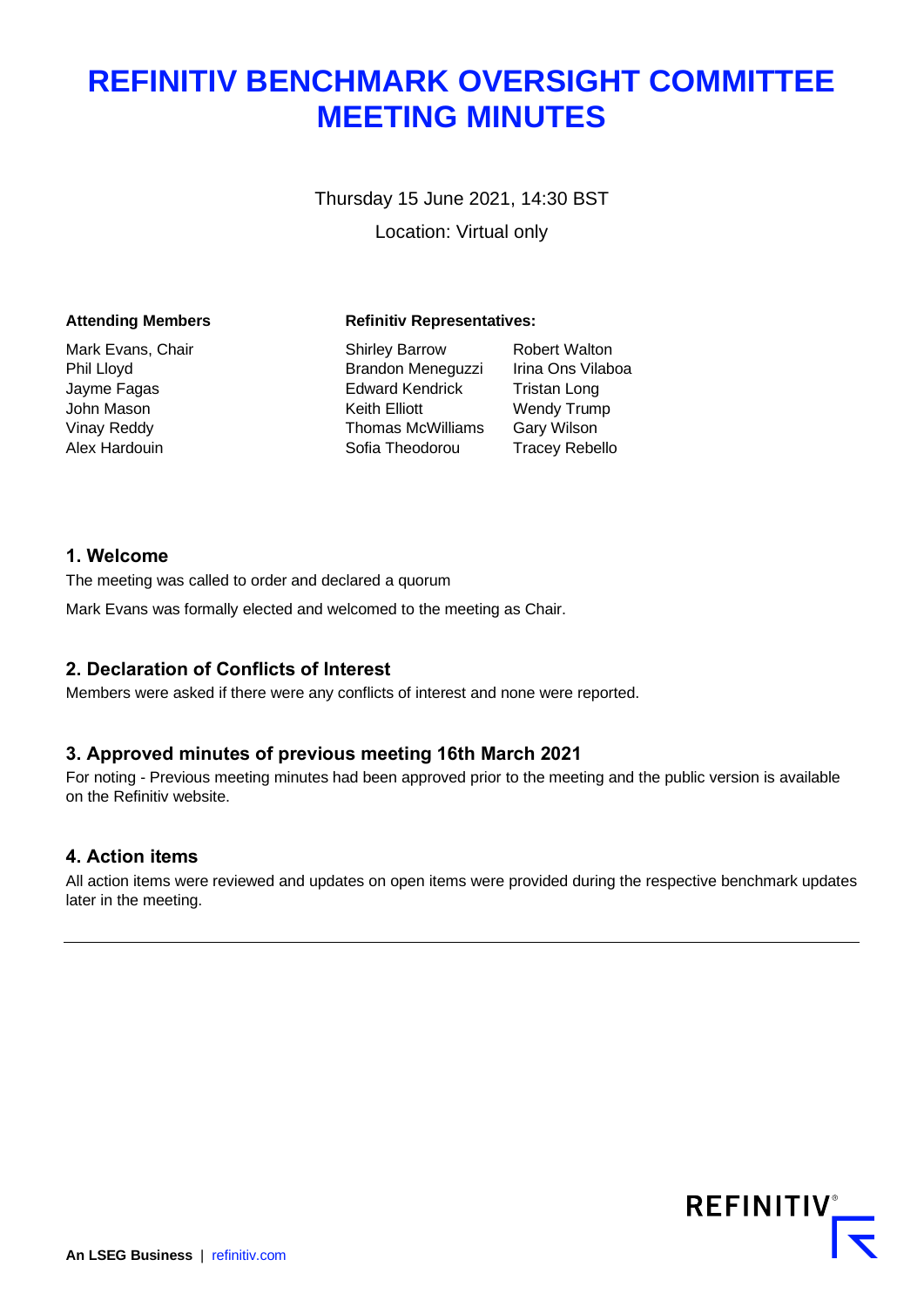# **Refinitiv Term SONIA**

# **5. Content Operations Update**

No incidents, no issues, no late publications, and no republications since last quarter. The process is well embedded now within the team.

# **6. Monitoring and Surveillance Update**

An overview on surveillance for Term SONIA and a high-level introduction regarding the check scenarios were provided to the OC.

M&S provided an update on Term SONIA for the past 3 months. All alerts were closed with no further action taken.

# **7. Methodology Update**

The Benchmark Manager shared with the OC the background of the commercial usage of Term Sonia.

# **SAIBOR**

# **8. SAIBOR Content Operations Update**

All publications on time with no republications during the last quarter.

The merger of Samba and NCB to form Saudi National Bank was successfully processed on April 4th, with both banks being removed from the SAIBOR panel and replaced with the new SNB entity.

# **9. SAIBOR Monitoring & Surveillance Update**

M&S provided an update for the past 3 months.

- Alert volumes continued in line with those seen through March to May, with SAMA keeping the Repo and Reverse Repo rates unchanged since March 2020.
- No material matters were identified, and all alerts were closed by Monitoring & Surveillance with no further action taken.

# **10. SAIBOR Methodology Update**

The Benchmark Manager provided an update on the progress of the enhanced SAIBOR Methodology. Current status and the next steps were briefed to the OC.